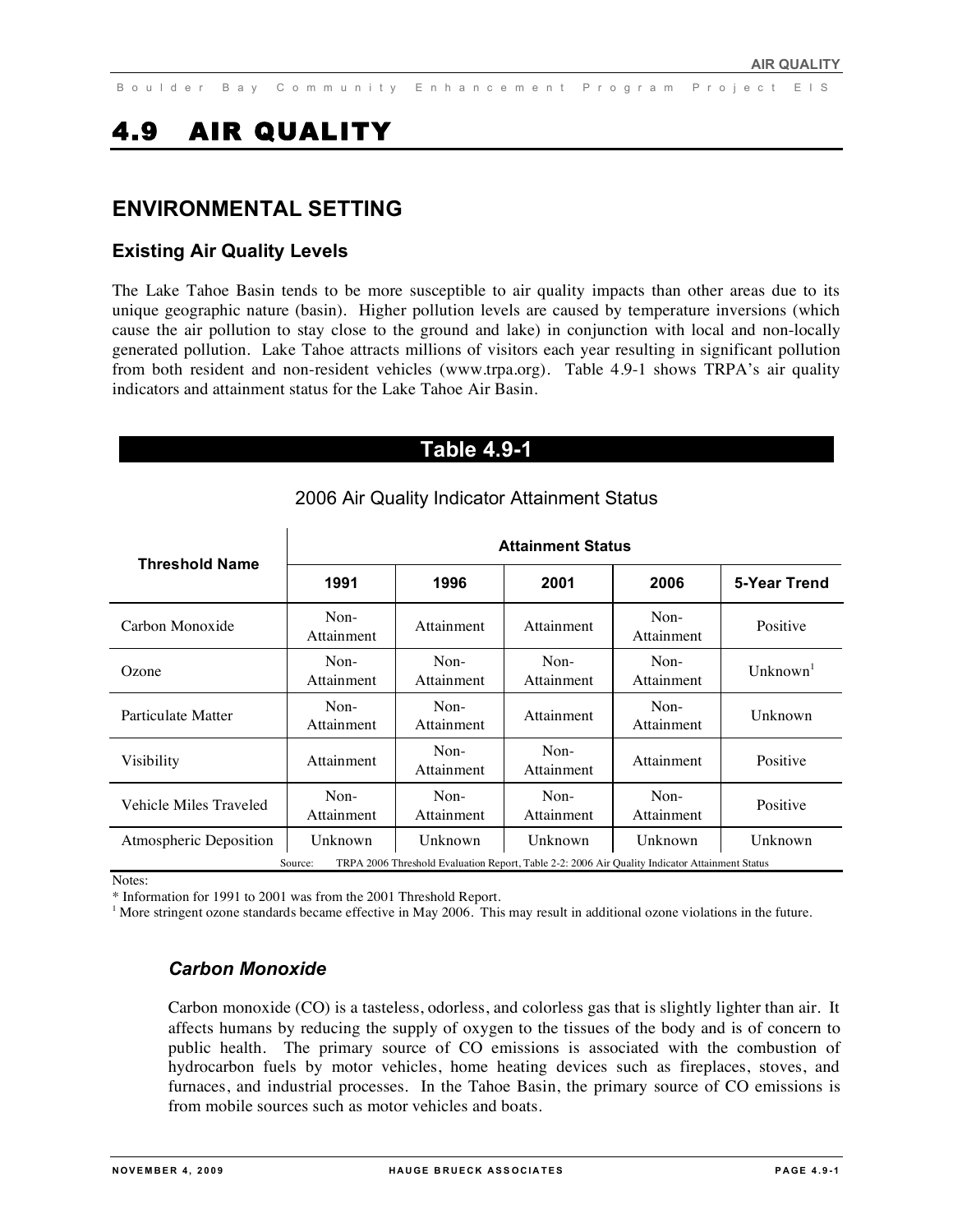The TRPA threshold for carbon monoxide states that CO concentrations must be maintained at or below 6.0 parts per million (ppm), averaged over eight hours. This is also the California and Nevada 8-hour CO standard for the Tahoe Region. The value used to determine attainment of this standard is the second highest CO concentration measured at the Stateline California monitoring station. In addition, there is a federal 8-hour standard of 9 ppm and California and Nevada 1-hour average standards of 20 and 35 ppm, respectively. According to the TRPA 2006 Threshold Evaluation for Air Quality the current CO status is in non-attainment; however, the report indicates a positive trend toward attainment.

### *Ozone*

Ozone  $(O_3)$  is defined as secondary pollutant and is created by a photochemical reaction between hydrocarbons, oxide of nitrogen, and sunlight. This pollutant posses a significant health risk especially to the young and elderly in the form of lung and other respiratory illnesses. Ozone also damages tree and plants, particularly Ponderosa Pines, Jeffrey Pines, and Quaking Aspen which make up the majority of the Lake Tahoe Basin's tree population (Davis and Gerhold, 1976).

The primary ozone precursors are produced from human activities such as the combustion of fossil fuel, chemical processing, fuel storage and handling, and solvent usage. Since ozone formation is a photochemical process, higher concentrations are created on sunny, summer days when the sun's radiation is at its peak. In the Tahoe Basin, vehicle and watercraft emissions are the primary source of ozone precursors. For this reason, transportation control measures are the best strategy for the control of this pollutant.

The TRPA's indicator for ozone states that ozone levels shall not meet or exceed a 1-hour standard of 0.08 ppm. Attainment is based on the number of 1-hour periods, which equal or exceed the federal, Nevada, or TRPA standard at any of the permanent monitoring sites, and the number of 1-hour periods that exceed the California standard.

Ozone has been monitored in the Lake Tahoe Basin at no less than 6 separate sites over a 10 year period. However, since 2006, only two sites remain active. According to the TRPA 1991, 1996, 2001 and 2006 Threshold Evaluation for Air Quality, the current ozone status is in nonattainment. The 2006 Threshold Evaluation also indicates a negative trend.

### *Fine Particulates (PM10)*

Suspended particulate matter comes from a combination of sources including: fugitive dust, vehicle and residential combustion processes, road dust and deicing practices, aerosols from the conifer forest, and direct and secondary formation from gases. Federal and state agencies have established particulate standards to protect the public health. These standards address inhalable particulate matter of less than 10 microns in diameter (PM10) due to their ability to cause health concerns when inhaled into the lungs and/or absorbed by the blood stream. Many particulates are from man-made sources, such as deicing practices on the roadways, construction dust, wood smoke and diesel fuel emissions. Winds may also cause soil erosion and create high particulate concentrations where vegetation has been removed or disturbed. Many factors, including population, the amount and distribution of rainfall, the amount of soil disturbance, and variations in wind speed, have a significant influence on particulate concentrations.

The TRPA's indicator for PM10 states that particulate matter concentrations shall not exceed the California and Federal standards for 24-hour concentrations (50 and 150 µg/m3, respectively) and the annual average (20 and 50 µg/m3, respectively). Attainment is based on the number of 24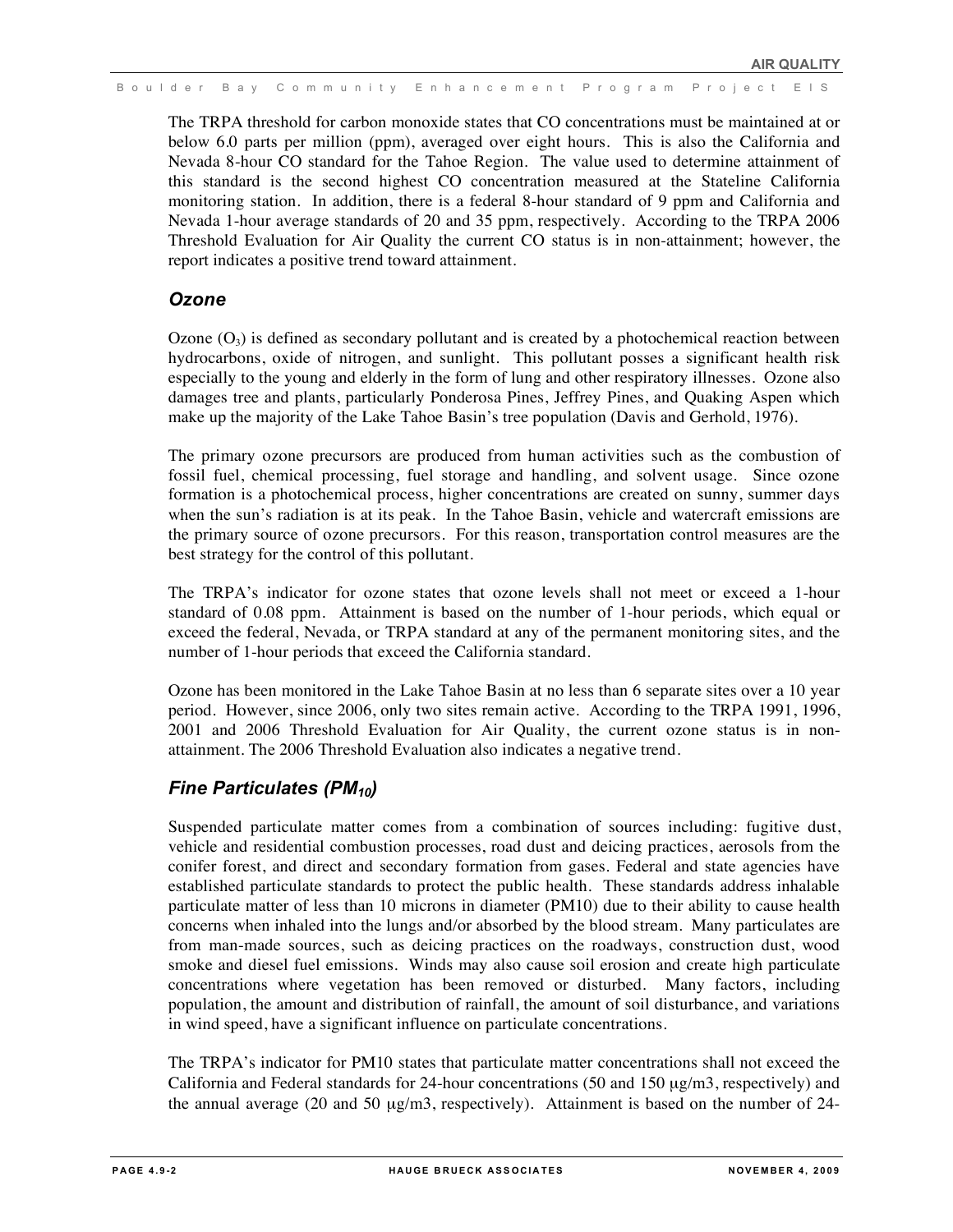hour periods exceeding the applicable federal or state standards at any permanent monitoring station and the annual average PM10 concentration  $(\mu g/m3)$  at any permanent monitoring station. Data was collected by the Air Resources Board at the Sandy Way site located in South Lake Tahoe between 2001 and 2005. During this time period, the national 24-hour standard was not exceeded and the California standard was exceeded six times. The PM10 indicator was previously in attainment between 1996 and 2001; however, in recent years PM10 has experienced non-attainment events. For this reason, this indicator is listed as non-attainment. However, data is not available for the 2004 or 2005 calendar years; therefore, it is not possible to establish a reliable trend.

### *Nitrogen Dioxide*

Nitrogen dioxide  $(NO<sub>2</sub>)$  is formed primarily in the atmosphere from a reaction between nitric oxide (NO) and oxygen or  $O_3$ . Long term exposure to high  $NO_2$  levels can contribute to the development of acute or chronic bronchitis. Nitric oxide is formed during high temperature combustion processes (e.g., automobile engines) when the nitrogen and oxygen in the air combine. Although NO is much less harmful than  $NO<sub>2</sub>$ , it can be converted to  $NO<sub>2</sub>$  in the atmosphere within a matter of hours, or even minutes under certain conditions. Peak  $NO<sub>2</sub>$  levels typically occur during late fall and winter months in South Lake Tahoe.

### *Sulfur Dioxide*

Sulfur dioxide is produced when any sulfur-containing fuel is burned. Due to the complexity of the chemical reactions that convert  $SO<sub>2</sub>$  to other compounds (such as sulfates), peak concentrations of  $SO<sub>2</sub>$  occur at different times of the year in different parts of the state, depending on local fuel characteristics, weather, and topography. Although no recent monitoring data is available for  $SO_2$  in the area, according to the TRPA, concentrations are well below all established thresholds. The Lake Tahoe Air Basin is considered an attainment area for  $SO<sub>2</sub>$  for state and federal planning purposes.

### *Visibility*

Visibility refers to the clarity of the atmosphere and is typically measured as the distance one can see at a particular location and time. Visibility is directly related to the ambient concentrations of particulate matter in the atmosphere, particularly  $PM_{2.5}$  because of their long retention times in the air. Visibility standards within the Lake Tahoe Basin are separated into two categories; regional visibility and sub-regional visibility. Regional visibility refers to the overall prevailing visibility in the Lake Tahoe Basin, and sub-regional visibility is the visibility seen over the more urbanized areas.

New monitoring protocol was adopted by TRPA for measuring visibility in March 2000 and data collection results for regional and sub-regional visibility classified the Basin as being in attainment through 2004. Monitoring was ceased at that time and visibility is currently classified as "positive".

The TRPA visibility threshold also contains a requirement to reduce suspended particles by 30% from the 1981 base levels, however because no base level was ever established, attainment is currently unknown.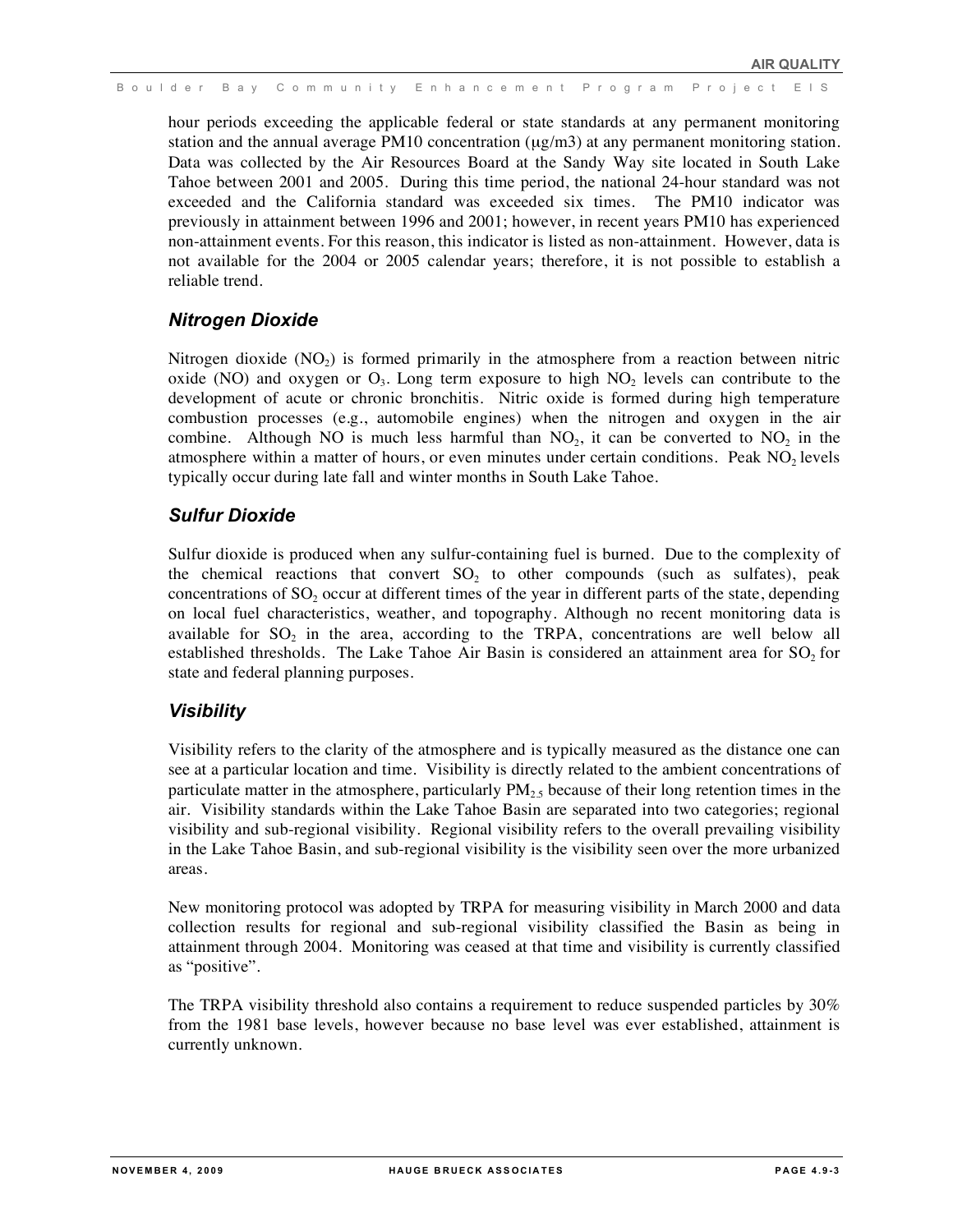### *Vehicle Miles Traveled*

TRPA adopted the VMT threshold in 1982 as both a water quality and air quality threshold. The TRPA thresholds for air quality, under both visibility and nitrate deposition, include the following management standard; "reduce vehicle miles of travel by 10 percent of the 1981 base values." The 1981 VMT was determined to be 1,648,466 VMT and therefore the attainment level for this indicator would be 1,483,619 miles for a peak summer day. The 1981 VMT estimate is a modeled value that has been calculated over the years using various travel demand software programs and interim annual methods based on traffic counts. This threshold remains in nonattainment since 1991, but is recently experiencing a positive trend.

Previously, an older, less detailed TranPlan model was used to calculate VMT based the number of trips made on the highway network and the distance between trip origins and trip destinations. Based on the previous travel demand model, TRPA's assessment of VMT indicates that the 1981 level of 1,648,466 VMT on a peak summer day decreased by approximately 4 percent to 1,580,000 in 2004. To attain the desired ten percent reduction, a target of 1,483,619 VMT, based on the original model, must be attained. TRPA Code of Ordinances Chapter 93 includes requirements to achieve TRPA's Air Quality Plan related to VMT.

TRPA's new TransCAD model is based on an expanded and more complex street network than the old TranPlan model. For that reason, the new model results are not directly comparable to the old model and should be considered a worse case VMT analysis. Future forecasts will be made using the new model, but comparisons to past VMT estimates must be made using an updated method to the old model. Using actual traffic counts to update previous estimates, VMT has been estimated to have decreased by 6.5 percent from 1981 levels." (Mobility 2030)

### *Atmospheric Nutrient Loading*

The two main nutrients of concern in the Lake Tahoe Basin are nitrogen (in gaseous form and particulate form) and phosphorous (in particulate form). Additionally, gaseous nitric acid and particulate ammonium nitrate are cause for concern because their small size does not allow them to easily settle out of the air. Combustion processes from automobiles and other sources are the main source of gaseous emissions of nitrogen compounds in the Basin, however they can also be carried into the Lake Tahoe Basin from outside sources as well.

The TRPA threshold for atmospheric nutrient loading was developed to reduce the transport of nitrate into the Basin and reduce oxides of nitrogen (NOx) produced in the Basin. The threshold requires a reduction in direct dissolved inorganic nitrogen (DIN) load by 20% of the 1973-1981 annual average. However, the status of the indicator currently is unknown since an acceptable method for measuring this indicator has not been developed.

### **Emission Sources**

To provide a better understanding of the causes and potential for control of air pollution in the Lake Tahoe Air Basin, summaries of the estimated 2008 emission sources for each of the criteria pollutants are presented in Table 4.9-2 (ozone sources are described from summaries of its precursors, reactive hydrocarbons and oxides of nitrogen).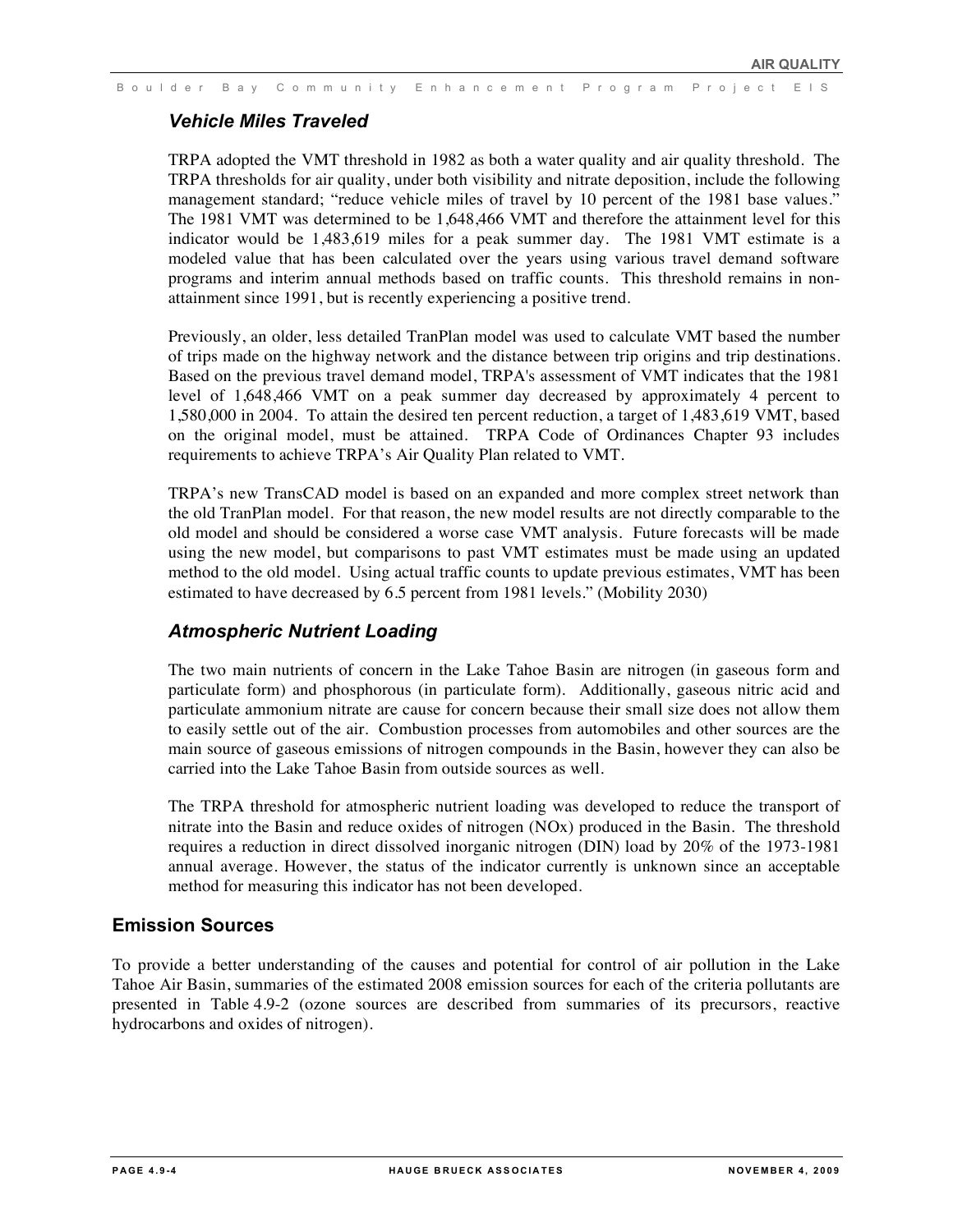# **Table 4.9-2**

# Estimated Annual Average Emissions for the California Side of the Lake Tahoe Air Basin in 2008 (Tons/Day)

|                                                       | TOG *              | ROG **                                                                               | CO                       | NO <sub>X</sub>          | SO <sub>x</sub>          | $PM_{10}$                |
|-------------------------------------------------------|--------------------|--------------------------------------------------------------------------------------|--------------------------|--------------------------|--------------------------|--------------------------|
| <b>Stationary Sources</b>                             |                    |                                                                                      |                          |                          |                          |                          |
| <b>Fuel Combustion</b>                                | 0.01               | 0.01                                                                                 | 0.04                     | 0.20                     | 0.00                     | 0.01                     |
| Cleaning and Surface Coatings                         | 0.27               | 0.24                                                                                 |                          |                          |                          | $\overline{a}$           |
| Petroleum Production and<br>Marketing                 | 0.23               | 0.04                                                                                 |                          |                          |                          |                          |
| <b>Industrial Processes</b>                           | $\overline{a}$     | $\overline{\phantom{a}}$                                                             | 0.01                     | 0.00                     | 0.00                     | 0.00                     |
| <b>Total Stationary Sources</b>                       | 0.52               | 0.29                                                                                 | 0.05                     | 0.21                     | 0.00                     | 0.02                     |
| <b>Area-Wide Sources</b>                              |                    |                                                                                      |                          |                          |                          |                          |
| Solvent Evaporation                                   | 0.97               | 0.91                                                                                 | $\overline{\phantom{0}}$ | $\overline{\phantom{a}}$ | $\overline{\phantom{a}}$ | $\overline{\phantom{0}}$ |
| <b>Miscellaneous Processes</b>                        |                    |                                                                                      |                          |                          |                          |                          |
| <b>Residential Fuel Combustion</b>                    | 2.82               | 1.24                                                                                 | 11.82                    | 0.33                     | 0.05                     | 1.82                     |
| <b>Payed Road Dust</b>                                |                    |                                                                                      |                          |                          |                          | 1.11                     |
| <b>Unpaved Road Dust</b>                              |                    |                                                                                      |                          |                          |                          | 1.42                     |
| <b>Other Miscellaneous Processes</b>                  | 1.43               | 0.31                                                                                 | 2.76                     | 0.07                     | 0.55                     | 0.86                     |
| <b>Miscellaneous Processes</b>                        | 4.25               | 1.55                                                                                 | 14.58                    | 0.40                     | 0.60                     | 5.21                     |
| <b>Total Area-Wide Sources</b>                        | 5.22               | 2.45                                                                                 | 14.58                    | 0.40                     | 0.06                     | 5.21                     |
| <b>Mobile Sources</b>                                 |                    |                                                                                      |                          |                          |                          |                          |
| <b>On-Road Motor Vehicles</b>                         | 1.54               | 1.42                                                                                 | 14.79                    | 2.11                     | 0.01                     | 0.09                     |
| <b>Other Mobile Sources</b>                           | 2.40               | 2.21                                                                                 | 14.49                    | 2.46                     | 0.04                     | 0.25                     |
| <b>Total Mobile Sources</b>                           | 3.94               | 3.64                                                                                 | 29.28                    | 4.57                     | 0.05                     | 0.34                     |
| <b>Grand Total for Lake Tahoe Air</b><br><b>Basin</b> | 9.67               | 6.38                                                                                 | 43.91                    | 5.18                     | 0.11                     | 5.57                     |
| Source:                                               | Fehr & Peers, 2009 | California Air Resources Board, Almanac Emission Projection Data (Published in 2009) |                          |                          |                          |                          |

Notes:

\* Total Organic Compounds

\*\* Reactive Organic Compounds, a subset of TOG, precursor to ozone – also referred to as reactive hydrocarbons.

Estimates of emissions in the Lake Tahoe Air Basin were prepared from data compiled by the California Air Resources Board (CARB). Working with local air pollution control districts, CARB compiled data on all types of air pollution sources throughout the state. Emissions were estimated based on fuel consumption rates, source tests, processing loss estimates, and other information. CARB and local district estimates of area-wide emission sources have been refined over many years and cover virtually every source of emissions, from small home furnaces to the largest industrial facilities. Motor vehicle emissions are estimated from laboratory tests of samples of vehicles coupled with traffic volume data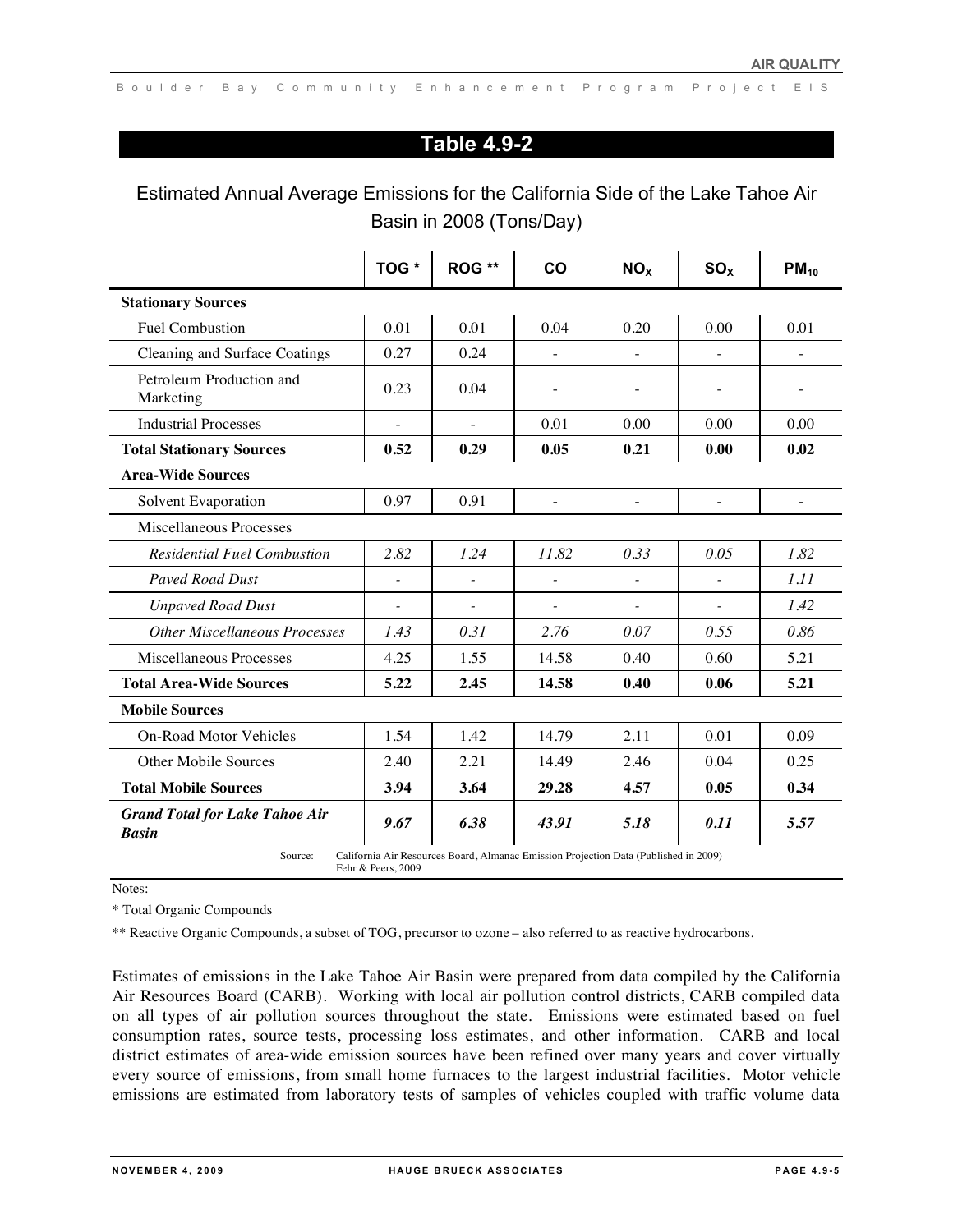from local areas. The collection of the emissions estimates for all sources is referred to as the "emissions inventory."

### *Reactive Hydrocarbons*

Together with oxides of nitrogen, hydrocarbons form  $O<sub>3</sub>$ . As Table 4.9-2 shows, mobile sources are the largest contributor, accounting for approximately 57 percent (3.64 tons per day) of all hydrocarbon emissions. Area-wide sources also contribute heavily with emissions of 2.45 tons per day (38 percent).

### *Carbon Monoxide*

As Table 4.9-2 shows, approximately 67 percent (29.28 tons per day) of CO emissions in the Lake Tahoe Basin come from mobile sources, including 34 percent (14.79 tons per day) from onroad motor vehicles. Residential fuel combustion also contributes a significant percentage of CO (27 percent).

CO emissions result from the incomplete combustion of fuel within vehicle engines. CO emissions are not a significant factor in industrial or stationary source activities (even in more heavily industrial source-dominated areas than Lake Tahoe). This is because industrial fuel combustion equipment generally uses a combustion process in which burning fuel is surrounded by large amounts of excess air. Therefore, combustion is more complete.

### *Oxides of Nitrogen*

 $NO<sub>x</sub>$  emissions are caused by fuel combustion under high temperature conditions and, along with hydrocarbons, are precursors to  $O<sub>3</sub>$  formation. As shown in Table 4.9-2, mobile sources are the primary source of  $NO<sub>x</sub>$  emissions in the Lake Tahoe Air Basin, contributing 88 percent (4.57 tons per day) of total  $NO<sub>x</sub>$  emissions. As with hydrocarbons, on-road motor vehicle emissions are the largest single category at 41 percent of the total. Residential fuel combustion is the only significant area-wide source of  $NO<sub>x</sub>$  emissions in Lake Tahoe, accounting for only about 6 percent of the Air Basin total.

### *Oxides of Sulfur*

 $SO<sub>x</sub>$  is primarily emitted when sulfur-containing fuel is burned, or from sulfur processing at chemical plants. In the absence of large stationary sources of this type in the Lake Tahoe Air Basin, the only significant sources of  $SO_x$  are residential fuel combustion (included with miscellaneous processes under area-wide sources) and mobile sources, as shown in Table 4.9-2. Sulfur emissions do not represent an air quality problem in the Lake Tahoe Air Basin.

### *Particulate Matter*

In contrast to the other criteria pollutants,  $PM_{10}$  and  $PM_{2.5}$  emissions are not dominated by exhaust emissions from mobile sources. Rather, the largest sources are residential fuel combustion and paved and unpaved road dust (included in miscellaneous processes under are-wide sources). Road dust refers to the suspension of dust in the air due to tire contact or turbulence caused by a moving vehicle. It does not include combustion emissions. All area-wide sources combined contribute approximately 94 percent of total particulate matter emissions. All mobile source combustion emissions contribute less than 10 percent of total  $PM_{10}$  and  $PM_{2.5}$  emissions.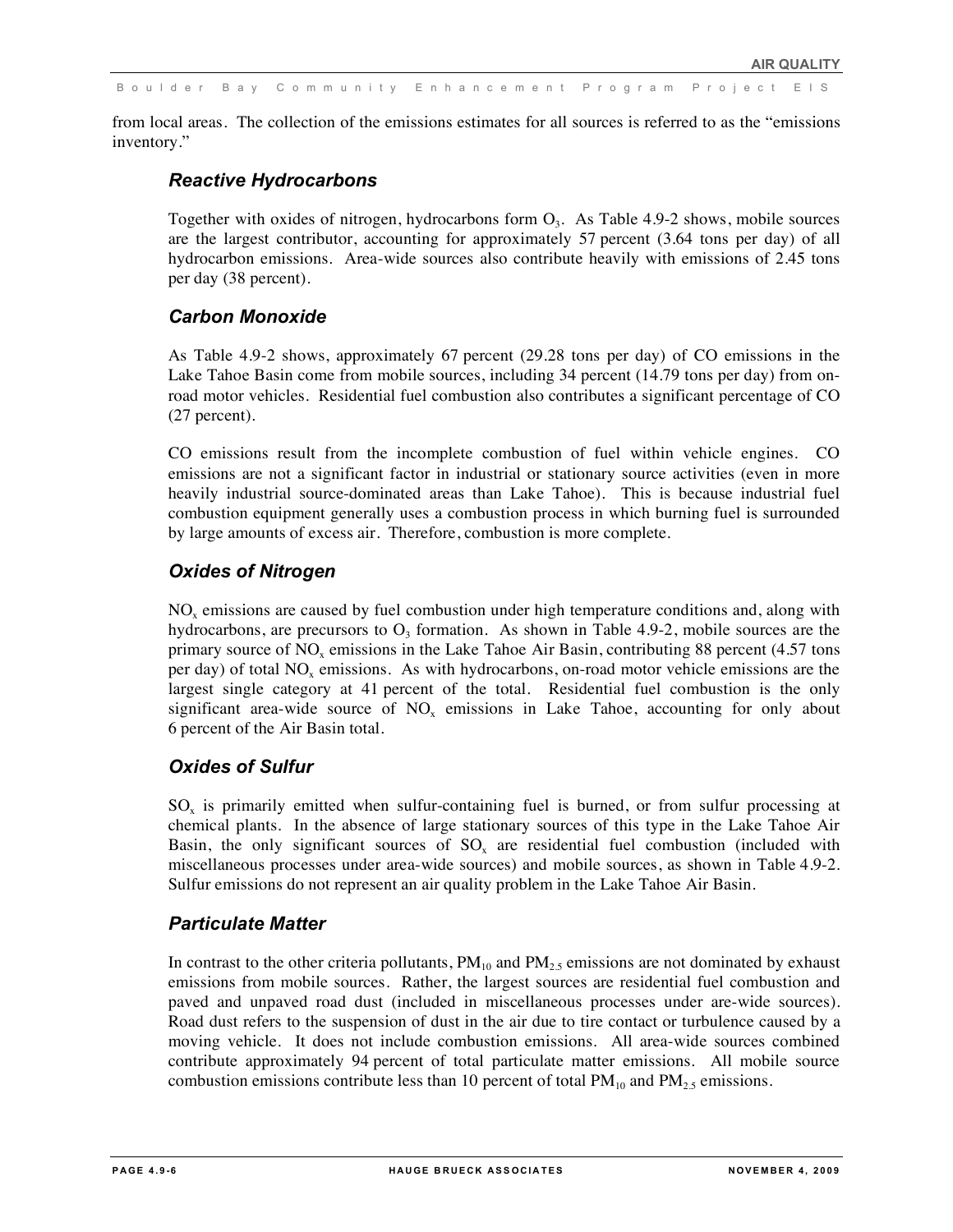# **REGULATORY SETTING**

The Federal Government and State of Nevada have adopted standards for certain air pollutants, termed "criteria pollutants". In addition, TRPA has established emission thresholds for stationary and mobile sources.

### **Federal and State Regulations**

The Federal Clean Air Act provides that national ambient air quality standards (NAAQS) can be exceeded no more than once each year. The United States Environmental Protection Agency (EPA) has set standards for seven principal pollutants, called "criteria" pollutants. These include carbon monoxide (CO), lead, nitrogen dioxide (NO<sub>2</sub>), particulate matter less than 10 microns in size (PM<sub>10</sub>), particulate matter less than 2.5 microns in size  $(PM_{2.5})$ , ozone  $(O_3)$  and sulfur dioxide  $(SO_2)$ .

The Nevada Division of Environmental Protection (NDEP) Bureau of Air Pollution Control oversees air quality programs for all Nevada counties except for Washoe and Clark Counties, which have their own distinct Air Quality jurisdictions. The Washoe County website states that areas not meeting NAAQS are required to prepare, submit, and implement State Implementation Plans (SIPs) demonstrating attainment and maintenance of these standards. Both state and NAAQSs consist of two parts: an allowable concentration of a pollutant, and an averaging time over which the concentration is to be measured. The concentrations are based on results of studies of the effects of the pollutants on human health, crops and vegetation, and occasionally damage to paint and other materials. The averaging times are based on whether the damage caused by the pollutant is more likely to occur during exposures to a high concentration for a short period of time (1 hour, for instance), or to a relatively lower average concentration over a much longer period (1 month or 1 year). For some pollutants, there is more than one air quality standard, which reflects both its short-term and long-term effects.

The California Clean Air Act provides ambient air quality standards specific to the State of California. According the California EPA website, the California Clean Air Act provides a comprehensive framework for air quality planning regulation through specific air quality goals, planning mechanisms, regulatory strategies, and standards of progress.

The State (California and Nevada) and Federal ambient air quality standards for each criteria pollutant can be found in Table 4.9-3.

### **Regional**

In August 1982, TRPA adopted Environmental Threshold carrying capacities for the Lake Tahoe Basin. These thresholds serve as the basis for the Tahoe Regional Plan (TRPA 1987) and the Plan's implementing ordinances. For air quality, the thresholds are related, but not always identical, to state and federal ambient air quality standards (the Tahoe Regional Planning Compact requires TRPA to adopt schedules to meet all local, state and federal standards). The TRPA ambient air quality standards for stationary sources are found in Chapter 91 - Air Quality Control of the TRPA Code of Ordinances and shown in Table 4.9-4. For some pollutants, TRPA provides a more stringent standard designed to protect human and ecosystem health than the states or federal government.

The TRPA Code of Ordinances provides standards applicable to development related to VMT and traffic generation. The Code of Ordinances states that a "significant increase" is an increase of more than 200 daily vehicle trips, a "minor increase" is an increase of 100 to 200 daily vehicle trips, and an "insignificant increase" is an increase of less than 100 daily trips. If a project results in a significant increase in daily vehicle trips, all traffic and air quality impacts must be mitigated consistent with the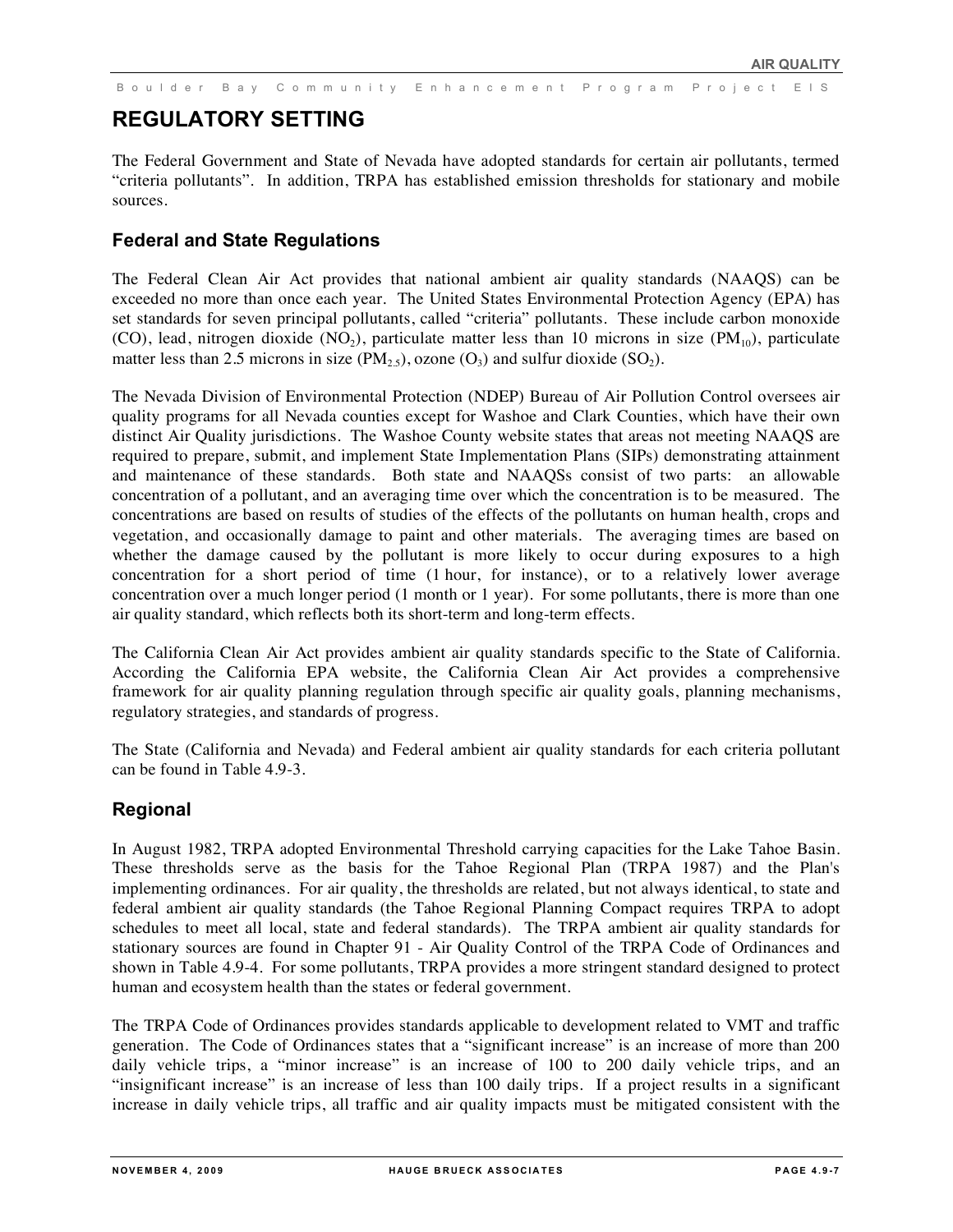environmental thresholds, the Goals and Policies, the Regional Transportation Plan and the 1992 Air Quality Plan. TRPA further defines any unmitigated air pollution as a significant impact for nonattainment air quality thresholds.

# **Table 4.9-3**

| <b>Criteria</b><br><b>Pollutant</b>                                    | Averaging<br><b>Time</b>                                         | <b>TRPA</b><br><b>Standards</b>                                                        | <b>Nevada</b><br><b>Standards</b>                                                                                                                                 | California<br><b>Standards</b>                                                                                                                                    | Federal<br><b>Standards</b>                                               |
|------------------------------------------------------------------------|------------------------------------------------------------------|----------------------------------------------------------------------------------------|-------------------------------------------------------------------------------------------------------------------------------------------------------------------|-------------------------------------------------------------------------------------------------------------------------------------------------------------------|---------------------------------------------------------------------------|
| Carbon<br>Monoxide (CO)                                                | 8-hour period<br>1-hour period                                   | $6$ ppm <sup>j</sup><br>$\ast$                                                         | $6$ pp $m^a$<br>35 ppm                                                                                                                                            | $9$ ppm (6 ppm<br>for Tahoe)<br>$20$ ppm                                                                                                                          | $9$ ppm $\textdegree$<br>35 ppm <sup>c</sup>                              |
| Ozone $(O_3)$                                                          | 8-hour period<br>1-hour period                                   | $0.08$ ppm <sup>k</sup>                                                                | $0.10$ ppm <sup>a</sup>                                                                                                                                           | $0.070$ ppm<br>$0.09$ ppm <sup>k</sup>                                                                                                                            | $0.075$ ppm <sup>d</sup>                                                  |
| Particulate<br>Matter less than<br>10 microns in<br>size $(PM_{10})$   | 24-hour period<br><b>Annual Arithmetic</b><br>Mean               | $\ast$<br>$\ast$                                                                       | $150 \mu g/m^3$<br>50 $\mu$ g/m <sup>3</sup>                                                                                                                      | 50 $\mu$ g/m <sup>3</sup><br>$20 \mu g/m^3$                                                                                                                       | 150 $\mu$ g/m <sup>3e</sup><br>50 $\mu$ g/m <sup>3</sup>                  |
| Particulate<br>Matter less than<br>2.5 microns in<br>size $(PM_{2.5})$ | 24-hour period<br><b>Annual Arithmetic</b><br>Mean               |                                                                                        |                                                                                                                                                                   | $12 \mu g/m^3$                                                                                                                                                    | 35 $\mu$ g/m <sup>3f</sup><br>$15 \mu g/m^{3g}$                           |
| Nitrogen Dioxide<br>(NO <sub>2</sub> )                                 | Annual Arithmetic<br>Mean<br>1-hour period                       | $\sim$                                                                                 | $0.05$ ppm (100<br>$\mu$ g/m <sup>3</sup> )                                                                                                                       | $0.03$ ppm<br>$0.18$ ppm                                                                                                                                          | 0.053 ppm (100<br>$\mu$ g/m <sup>3</sup> )                                |
| <b>Sulfur Dioxide</b><br>(SO <sub>2</sub> )                            | 24-hour period<br>Annual Arithmetic<br>Mean<br>3-hour period     | 44                                                                                     | $0.14$ ppm<br>$0.03$ ppm<br>0.5 ppm (1300<br>$\mu$ g/m <sup>3</sup> )                                                                                             | $0.04$ ppm                                                                                                                                                        | $0.14$ ppm $c$<br>$0.03$ ppm<br>0.5 ppm (1300<br>$\mu g/m^3$ <sup>b</sup> |
| Lead (Pb)                                                              | 1-hour period<br>Rolling 3-Month<br>Average<br>Quarterly Average |                                                                                        | $1.5 \ \mu g/m^3$                                                                                                                                                 | $0.25$ ppm                                                                                                                                                        | $0.15 \ \mu g/m^3$<br>$1.5 \text{ µg/m}^3$                                |
| Hydrogen Sulfide                                                       | 1-hour period                                                    |                                                                                        | $0.08$ ppm                                                                                                                                                        | $0.03$ ppm                                                                                                                                                        |                                                                           |
| Visibility                                                             | Visibility Reducing<br>Particles                                 | Regional<br>Visibility: (see<br>note 1)<br>Sub-regional<br>Visibility: (see<br>note m) | In sufficient<br>amount to reduce<br>the prevailing<br>visibility <sup><i>i</i></sup> to less<br>than 30 miles<br>when relative<br>humidity is less<br>than $70%$ | In sufficient<br>amount to reduce<br>the prevailing<br>visibility <sup><i>i</i></sup> to less<br>than 10 miles<br>when relative<br>humidity is less<br>than $70%$ |                                                                           |
|                                                                        | Source: Fehr & Peers, 2009                                       |                                                                                        |                                                                                                                                                                   |                                                                                                                                                                   |                                                                           |

### State and Federal Ambient Air Quality Standards

Notes:

\* TRPA references state and/or federal standards and does not specify their own.

a Nevada standard specific to the Lake Tahoe Air Basin (ozone) or areas at or above 5000 ft above mean sea level.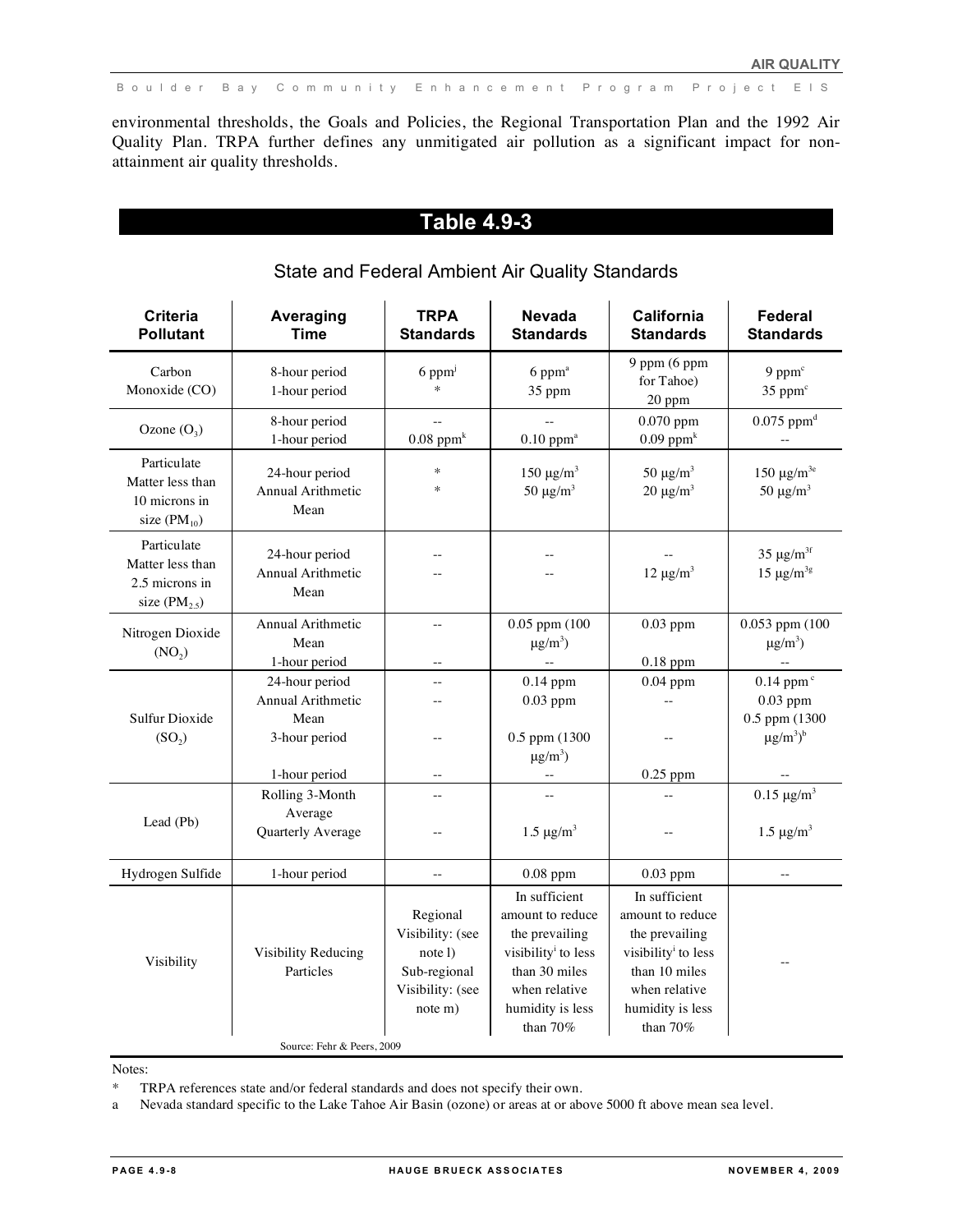- b Secondary standard.
- c Not to be exceeded more than once per year.
- d The 3-year average of the forth-highest daily maximum 8-hour average ozone concentrations measured within an area over each year must not exceed 0.075 ppm (effective May 27, 2008).
- e Not to be exceeded more than once per year on average over 3 years.
- f The 3-year average of the 98th percentile of 24 –hour concentrations at each population-oriented monitor within an area must not exceed 35 μg/m3 (effective December 17, 2006).
- g The 3-year average of the weighted annual mean PM2.5 concentrations from single or multiple community-oriented monitors must not exceed 15.0 μg/m3.
- h The ambient air quality standard for hydrogen sulfide does not include naturally occurring background concentrations.
- i For the purposes of this section, prevailing visibility means the greatest visibility which is attained or surpassed around at least half of the horizon circle, but not necessarily in continuous sectors.
- Second highest CO concentration measured at Stateline, CA air quality station.
- k Not to be equaled or exceeded.
- 1 Achieve an extinction coefficient of 25  $Mm<sup>-1</sup>$  at least 50% of the time as calculated from aerosol species concentrations measured at the Bliss State Park monitoring site (visual range of 156 km, 97 mi); and achieve an extinction coefficient of 34 Mm<sup>-1</sup> at least 90% of the time as calculated from aerosol species concentrations measured at the Bliss State Park monitoring site (visual range of 115 km, 71 mi). Calculations will be made on 3-yr running periods using the existing 1991-1993 monitoring data as the performance standards to be met or exceeded.
- m Achieve an extinction coefficient of 50  $\text{Mm}^{-1}$  at least 50% of the time as calculated from aerosol species concentrations measured at the South Lake Tahoe monitoring site (visual range of 78 km, 48 mi); and achieve an extinction coefficient of 125 Mm<sup>-1</sup> at least 90% of the time as calculated from aerosol species concentrations measured at the South Lake Tahoe monitoring site (visual range of 31 km, 19 mi).

ppm = parts per million

## **Table 4.9-4**

### TRPA Peak 24-Hour Period Significance Thresholds

| <b>Pollutant</b>                                           | <b>Kilograms</b>                                                  | <b>Pounds</b> |
|------------------------------------------------------------|-------------------------------------------------------------------|---------------|
| Nitrogen Dioxide                                           | 11.0                                                              | 24.2          |
| Particulate Matter Less Than 10 Microns                    | 10.0                                                              | 22.0          |
| Volatile Organic Compounds<br>(Reactive Organic Compounds) | 57.0                                                              | 125.7         |
| Sulfur Dioxide                                             | 6.0                                                               | 13.2          |
| Carbon Monoxide                                            | 100.0                                                             | 220.5         |
|                                                            | Source: TRPA Code of Ordinances, Chapter 91 – Air Quality Control |               |

# **EVALUATION CRITERIA WITH POINTS OF SIGNIFICANCE**

Based on the TRPA Guidelines, a project impact is considered significant if conditions presented in Table 4.9-5 are met. Indicators/standards that are currently out-of-attainment are considered a significant impact if they are made worse by the Project.

μg/m3 = micrograms per cubic meter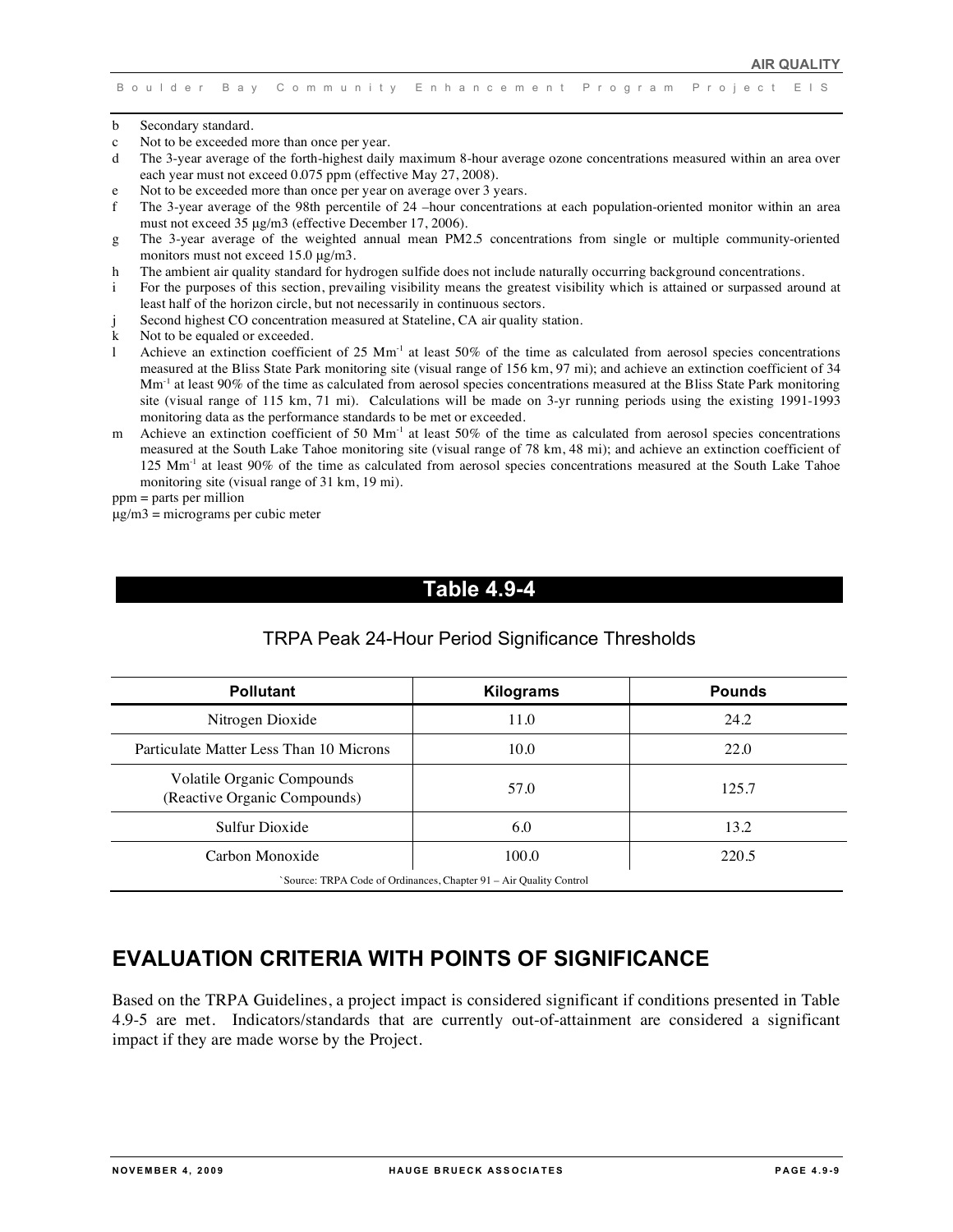# **Table 4.9-5**

| <b>Evaluation Criteria</b>                                                                                           | As Measured By                                              | <b>Point of Significance</b>                                                                         | <b>Justification</b>           |
|----------------------------------------------------------------------------------------------------------------------|-------------------------------------------------------------|------------------------------------------------------------------------------------------------------|--------------------------------|
| AIR-1. Will the Project<br>result in temporary air<br>quality impacts associated<br>with construction<br>activities? | Vehicle Miles of Travel                                     | An increase of more than<br>$1,150$ VMT; and any<br>unmitigated emissions of<br>$CO$ , $O^3$ , & PM. | <b>NSCP</b>                    |
| AIR-2. Will the Project<br>result in substantial air<br>pollutant emissions from<br>daily operations?                | Vehicle Miles of Travel                                     | An increase of more than<br>1,150 VMT; and any<br>unmitigated emissions of<br>$CO$ , $O^3$ , & PM.   | <b>NSCP</b>                    |
|                                                                                                                      | <b>Traffic Volumes</b>                                      | An increase of 100 or more<br>new daily trips                                                        | <b>TRPA Code of Ordinances</b> |
|                                                                                                                      | Peak 24-hour period<br>emissions for stationary<br>sources: |                                                                                                      | <b>TRPA Code of Ordinances</b> |
|                                                                                                                      | Nitrogen Oxide                                              | $>3.0$ kg or $>6.6$ lbs                                                                              |                                |
|                                                                                                                      | $PM_{10}$                                                   | $>2.0$ kg or $>4.4$ lbs                                                                              |                                |
|                                                                                                                      | Volatile Organic<br>Compounds                               | $>8.0$ kg or $>17.6$ lbs                                                                             |                                |
|                                                                                                                      | <b>Sulfur Dioxide</b>                                       | $>3.0$ kg or $>6.6$ lbs                                                                              |                                |
|                                                                                                                      | Carbon Monoxide                                             | $>10.0$ kg or $>22.0$ lbs                                                                            |                                |
| AIR-3. Will the Project                                                                                              | Qualitative                                                 | Land use generates                                                                                   |                                |
| result in the creation of                                                                                            | measurement of                                              | objectionable odors                                                                                  |                                |
| objectionable odors?                                                                                                 | objectionable odors that                                    |                                                                                                      |                                |
|                                                                                                                      | can be detected by the                                      |                                                                                                      |                                |
|                                                                                                                      | average human.                                              |                                                                                                      |                                |
|                                                                                                                      | Source: Fehr & Peers, 2009                                  |                                                                                                      |                                |

### Evaluation Criteria with Points of Significance – Air Quality

# **ENVIRONMENTAL IMPACTS AND RECOMMENDED MITIGATION**

### **IMPACT: AIR-1: Will the Project result in temporary air quality impacts associated with construction activities?**

#### Analysis: *No Impact; Alternatives A and B*

Alternative A will not include any changes to the existing Tahoe Biltmore site or structures; therefore, there are no impacts associated with this alternative. Alternative B will only include minor remodeling internal to the existing Tahoe Biltmore structures and the construction of up to three single family residences, and therefore, will not create a temporary air quality impact.

Mitigation: No mitigation is required.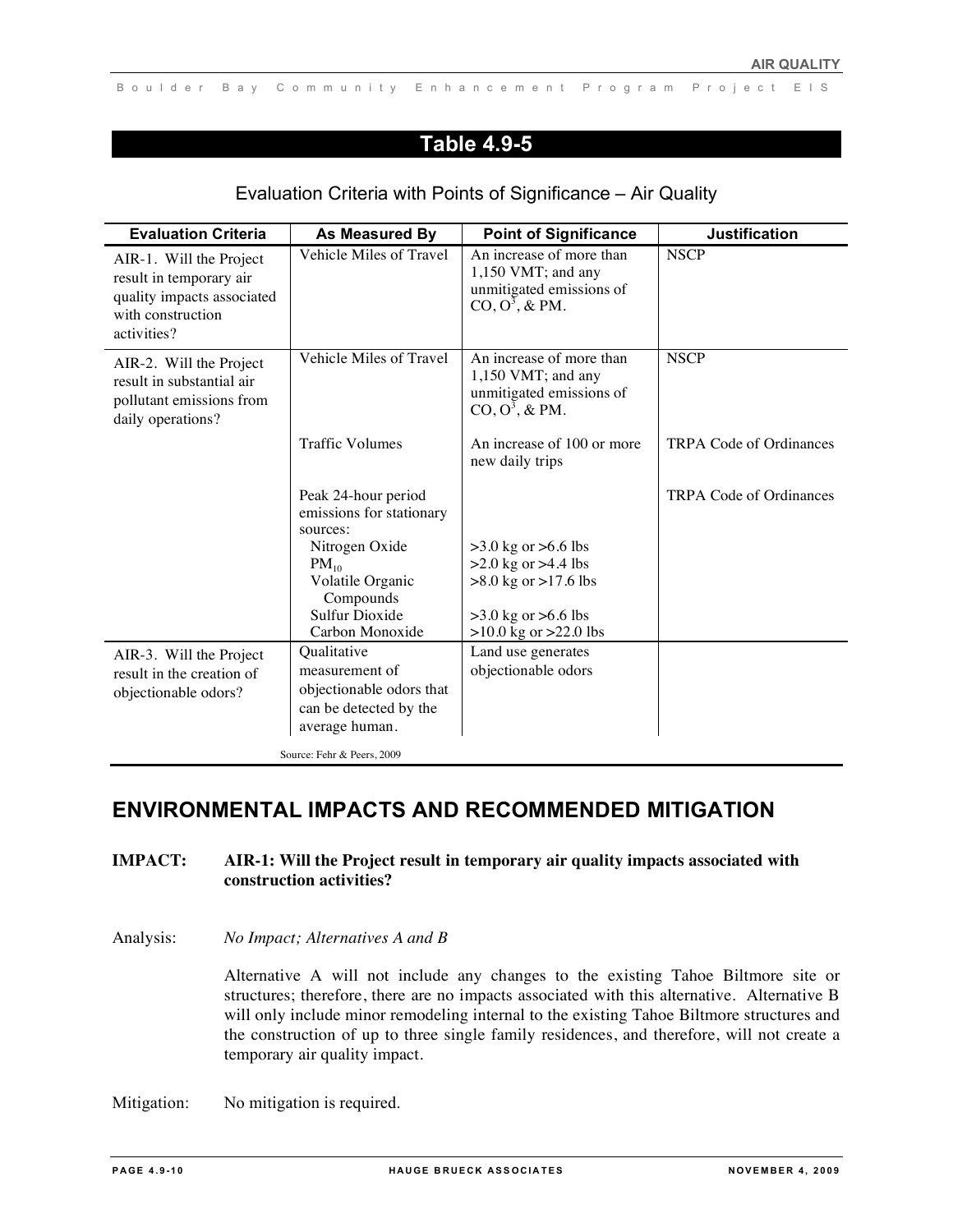Analysis: *Less than Significant Impact; Alternatives C, D and E*

Alternatives C, D and E will generate VMT and associated air quality emissions during construction. The grading phase of construction will generate the most constructionrelated traffic, and therefore the most construction-related VMT, due to the large amount of cut soil that will need to be removed from the project site. VMT for the construction phase of the Project was calculated using the net cut material (in cubic yards) for each alternative, the average long haul truck capacity (20 cubic yards per load), and the total number of grading days allowed by TRPA for the Lake Tahoe Basin (168 days). It was also assumed that the cut material will be taken from the project site to a location in Truckee via SR 267. The total round trip length was estimated to be 30 miles. Table 4.9- 6 presents the daily VMT for the construction phase of each project alternative.

### **Table 4.9-6**

| <b>Alternative</b> | Net Cut Material <sup>1</sup> | Truck Loads <sup>2</sup> | Loads per Day <sup>3</sup> | $V$ MT <sup>4</sup> |
|--------------------|-------------------------------|--------------------------|----------------------------|---------------------|
|                    | 121,000 cubic yards           | $6,050$ loads            | 36                         | 1080                |
| D                  | 133,000 cubic yards           | $6,650$ loads            | 40                         | 1200                |
| E                  | 109,000 cubic yards           | 5,450 loads              | 33                         | 990                 |
|                    | Source: Fehr & Peers, 2009    |                          |                            |                     |

#### Construction Phase VMT for Alternatives C, D and E

Notes:

<sup>1</sup> Approximate amount of net cut material to be hauled off-site.

 $2$  Long haul trucks would be capable of carrying 20 cubic yards of material.

<sup>3</sup> Loads per day based on 168 day grading period.

4 VMT based on 30 mile round trip length.

Alternative C. Based on construction traffic information provided in the Transportation section of this report, construction vehicles are expected to temporarily generate 1,080 VMT per day during the site grading phase of construction for Alternative C (assumed to be one grading season). This does not exceed the maximum allowable 1,150 VMT by the North Stateline Community Plan, and therefore will not be a significant impact.

Alternative D. Based on construction traffic information provided in the Transportation section of this report, construction vehicles are expected to temporarily generate 1,200 VMT per day during the site grading phase of construction for Alternative D (assumed to be one grading season). This estimate exceeds the maximum allowable 1,150 VMT by the North Stateline Community Plan; however, it is a temporary condition that will only last a maximum of 168 days during a single calendar year, and is therefore not considered a significant impact.

Alternative E. Based on construction traffic information provided in the Transportation section of this report, construction vehicles are expected to temporarily generate 990 VMT per day during the grading phase of construction for Alternative D (assumed to be one grading season). This does not exceed the maximum allowable 1,150 VMT by the NSCP, and therefore will not be a significant impact.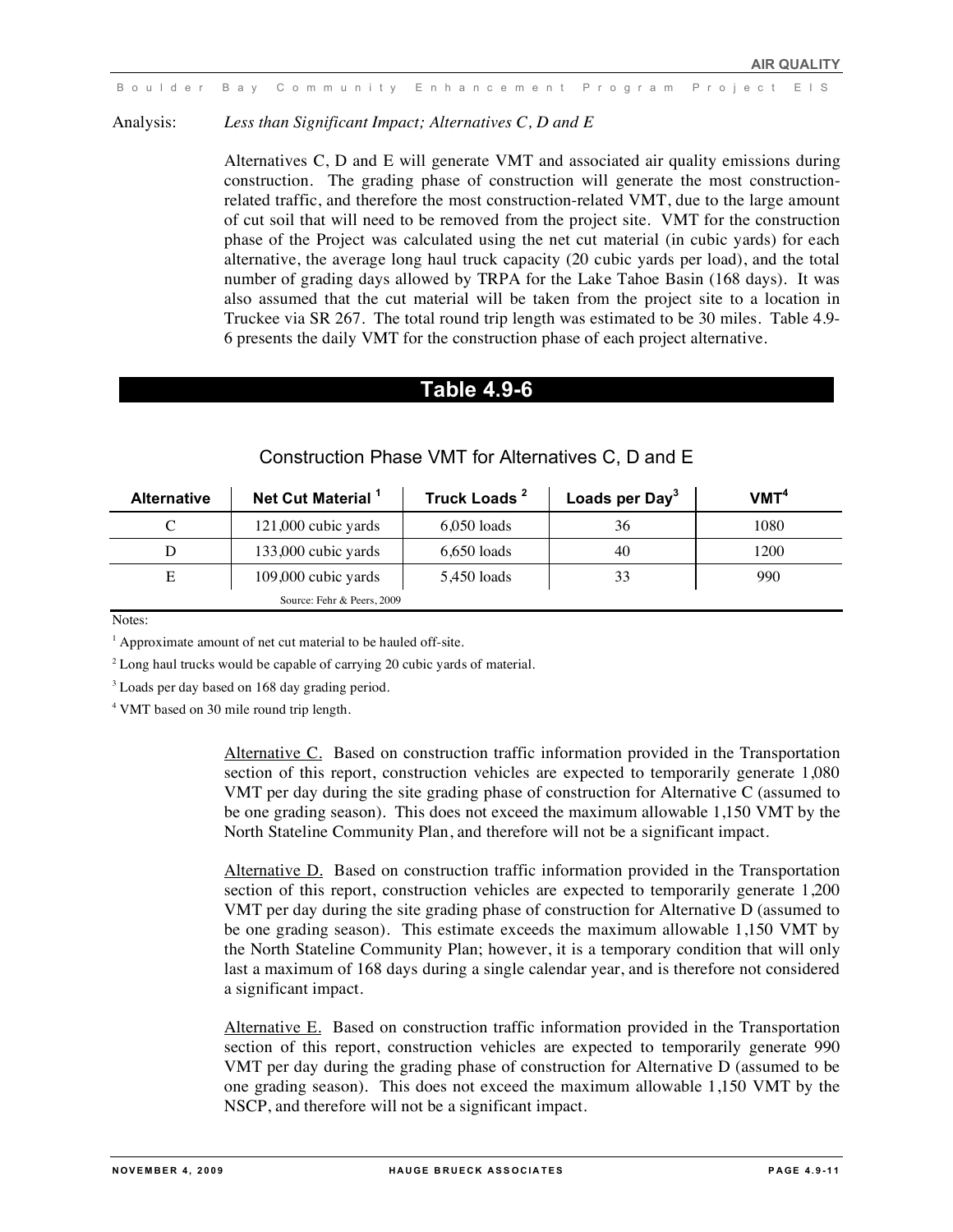Mitigation: No mitigation is required.

#### **IMPACT: AIR-2: Will the Project result in substantial air pollutant emissions from daily operations?**

#### **Vehicle Miles of Travel**

Analysis: *No Impact; Alternative A*

Alternative A will not include any changes to the existing land uses, densities, or roadway network; therefore, there are no impacts associated with this alternative.

It should be noted that the existing Tahoe Biltmore is currently operating at less than its full capacity. Based on the trip generation rates discussed in Chapter 4.8-3, Proposed Project Analysis Methodology, the Tahoe Biltmore hotel and casino facility is operating well below its capacity. As shown in Table 4.9-7, if the Tahoe Biltmore were operating at full operational capacity, the facility would generate 33,140 total VMT in the Lake Tahoe Basin using standard TRPA trip generation and trip length values.

- Mitigation: No mitigation is required.
- Analysis: *Significant Impact; Alternatives B and E*

Alternatives B and E will generate 12,535 and 17,751 new VMT compared to Alternative A, respectively, and therefore will result in a substantial increase in air pollutant emissions from daily operations. This impact is considered to be significant.

VMT calculations were conducted using the daily trip generation results (from Chapter 4.8 – Transportation, Parking, and Circulation) for each project alternative and average trip length numbers from the TRPA travel demand model (provided by TRPA staff). An average trip length of 4.42 miles was used for residential trips and 7.77 miles was used for visitor trips. Reasonable assumptions were made regarding the percentage of casino, restaurant, and retail trips associated with residential trip making versus visitor trip making. The following assumptions were made for each project land use, based on the general characteristics of the Project:

- Residential 100% residential, 0% visitor
- Lodging  $-0\%$  residential, 100% visitor
- Casino 50% residential, 50% visitor
- Office 100% residential, 0% visitor
- Dining 20% residential, 80% visitor
- Retail 5% residential, 95% visitor

VMT was calculated for each project land use, accounting for internal capture, alternative modes of travel, and pass-by trips. VMT was also calculated for the existing Tahoe Biltmore based on the existing turning movement counts, and subtracted from the overall project VMT for each alternative.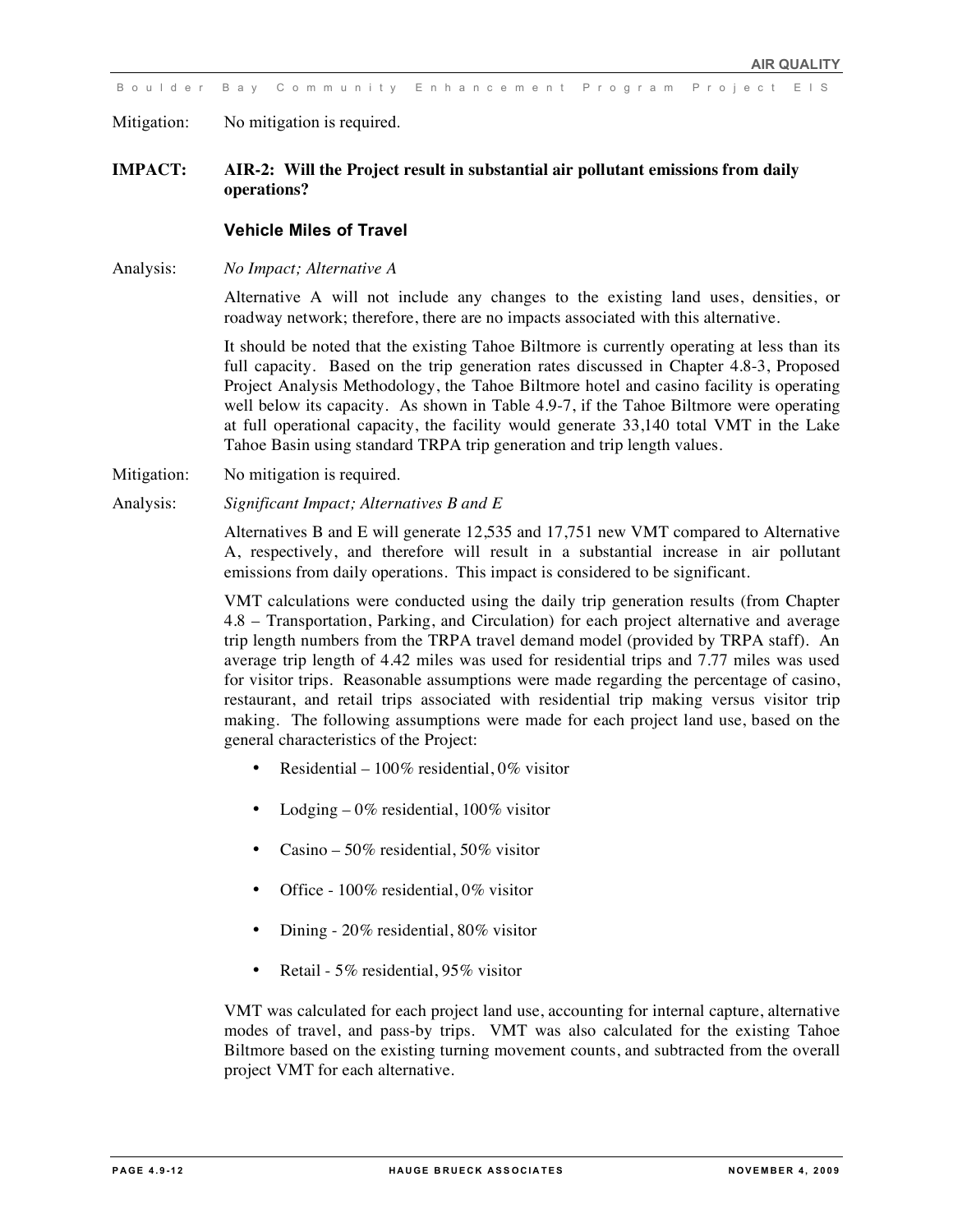Table 4.9-7 shows the VMT results for each project alternative. Detailed VMT calculations can be found in Appendix W.

### **Table 4.9-7**

| <b>Project Alternative</b> | <b>Project Alternative VMT</b> | <b>Comparison to Alternative A</b><br>(Baseline Conditions) |
|----------------------------|--------------------------------|-------------------------------------------------------------|
| A<br>(No Project)          | 33,140 <sup>1</sup>            | 0                                                           |
| B                          | 45,675                         | 12,535                                                      |
| C                          | 23,185                         | $(-9,955)$                                                  |
| D                          | 23,335                         | $(-9,805)$                                                  |
| E                          | 50,891                         | 17,751                                                      |
|                            | Source: Fehr & Peers, 2009     |                                                             |

### VMT Analysis Comparison by Alternative

Notes:

<sup>1</sup> VMT calculated using TRPA trip rate tables and average trip lengths from the TRPA travel demand model.

#### Mitigation: **AIR-2: Traffic and Air Quality Mitigation Program**

The Project proponent shall pay the appropriate air quality mitigation fee in accordance with Chapter 93 – Traffic and Air Quality Mitigation Program of the TRPA Code of Ordinances.

Potential, future projects within the NSCP area that could benefit from funds contributed to the Air Quality Mitigation Program include:

- Adding bicycle lanes to SR 28 through the NSCP area
- Expanding existing transit services
- Constructing new transit shelters and bus turnouts
- Providing connectivity between multi-use paths for bicycles and pedestrians through the NSCP area.

Note that the Alternative C and Alternative D include these onsite multi-modal improvements as part of the proposed project.

After

Mitigation: *Less than Significant Impact; Alternatives B and E* Implementation of mitigation measure AIR-2 will reduce the significant impact associated with increased VMT to a less than significant level. Analysis: *Less than Significant Impact; Alternatives C and D* As shown in Table 4.9-7, Alternatives C and D will generate less VMT than Alternative A (assuming full operational capacity). Alternative C generates 9,955 VMT less than Alternative A (the lowest of all of the project alternatives). Alternative D generates 9,805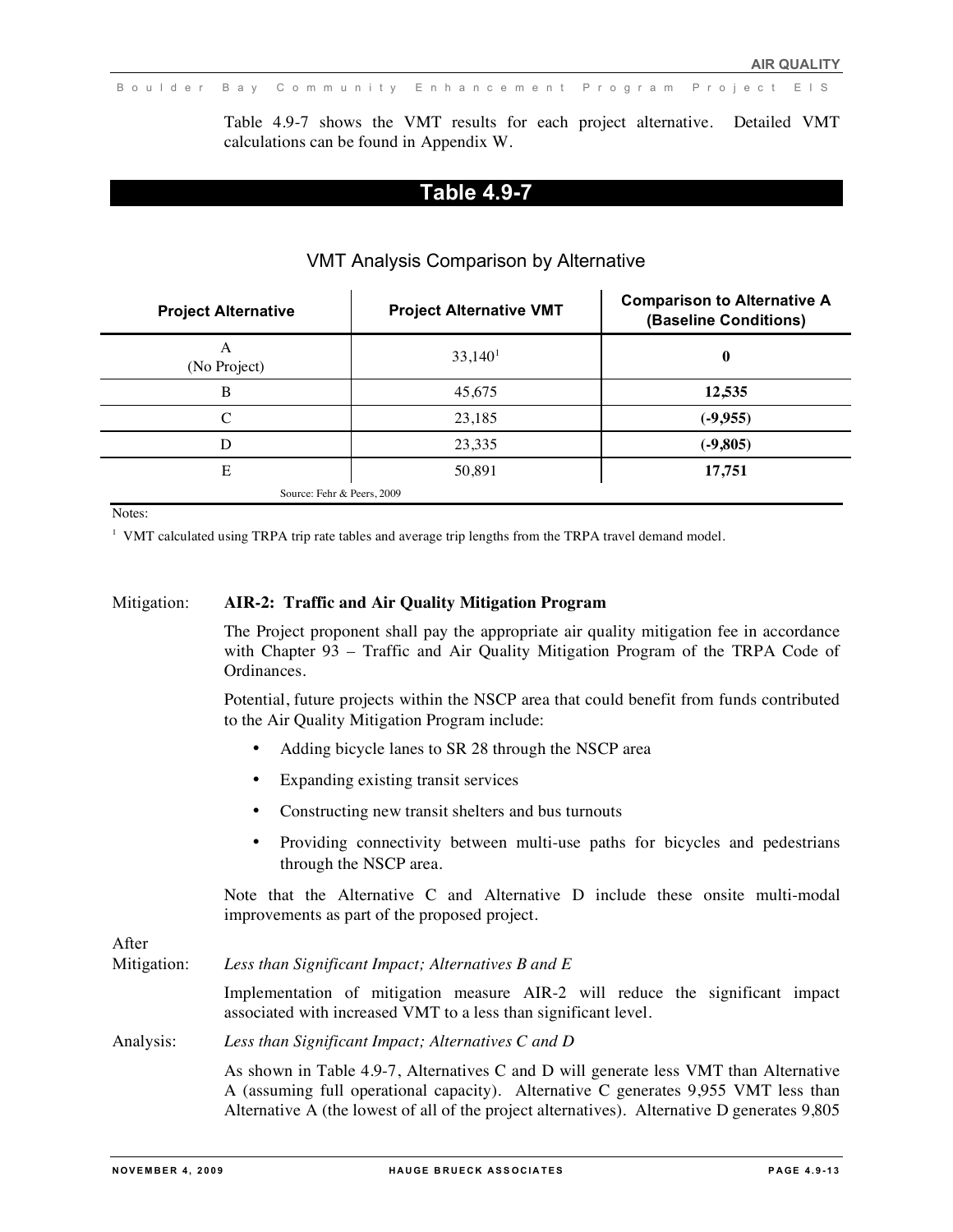VMT less than Alternative A. Therefore, this impact is considered to be beneficial and no Air Quality Mitigation Fee is required.

Mitigation: No mitigation is required.

#### **Project Generated Emissions**

Analysis: *No Impact; Alternative A*

Alternative A will not include any changes to the existing Tahoe Biltmore site or structures; therefore, there are no impacts associated with this alternative.

Mitigation: No mitigation is required.

Analysis: *Significant Impact; Alternatives B, D, and E*

Project generated emissions were calculated using Urbemis 2007 computer software. ROG, NO<sub>x</sub>, CO, SO<sub>2</sub>, and PM<sub>10</sub> emissions were calculated for each of the project alternatives. Table 4.9-8 shows the analysis results for each alternative as compared to Alternative A (No Project). The Urbemis 2007 summary reports are provided in Appendix X.

### **Table 4.9-8**

| <b>Total Area Source Emissions</b> | ROG *              | NO <sub>x</sub> | <b>CO</b>   | SO <sub>2</sub> | $PM_{10}$  |
|------------------------------------|--------------------|-----------------|-------------|-----------------|------------|
| Alternative A                      | 51.42              | 67.72           | 588.67      | 0.50            | 85.27      |
| Alternative B                      | $(+26.11)$         | (+44.66)        | $(+203.56)$ | $(+0.12)$       | $(+34.73)$ |
| Alternative C                      | $(-5.48)$          | $(-15.18)$      | $(-149.55)$ | $(-0.16)$       | $(-22.26)$ |
| Alternative D                      | $(+8.22)$          | $(-7.13)$       | $(-76.01)$  | $(-0.08)$       | $(-12.99)$ |
| Alternative E                      | $(+30.87)$         | $(+35.55)$      | $(+304.75)$ | $(+0.25)$       | $(+44.08)$ |
| Source:                            | Fehr & Peers, 2009 |                 |             |                 |            |

#### Summary Report for Summer Emissions (lbs/day) by Alternative

Notes:

\* Reactive Organic Compounds, a subset of TOG, precursor to ozone – also referred to as reactive hydrocarbons.

**Bold** indicates emissions exceeding TRPA thresholds.

Alternative B proposes to modify some of the existing land uses of the Tahoe Biltmore. Alternative B will change the 92 hotel units in the Tahoe Biltmore to timeshare units, increase the casino floor area to 29,744 square feet, increase the comparison retail to 4,513 square feet and add 3 single family dwelling units to the project area. As shown in Table 4.9-8, Alternative B will exceed the emissions thresholds for  $NO<sub>x</sub>$  and  $PM<sub>10</sub>$ , and therefore cause a significant impact. Ozone is currently in non-attainment for the Lake Tahoe Basin, therefore the increase in ROG caused by the project will also cause a significant impact.

Alternative D causes an increase in ROG emissions. Since ozone is currently in nonattainment for the Lake Tahoe Basin, any increase in ROG caused by the project is considered a significant impact.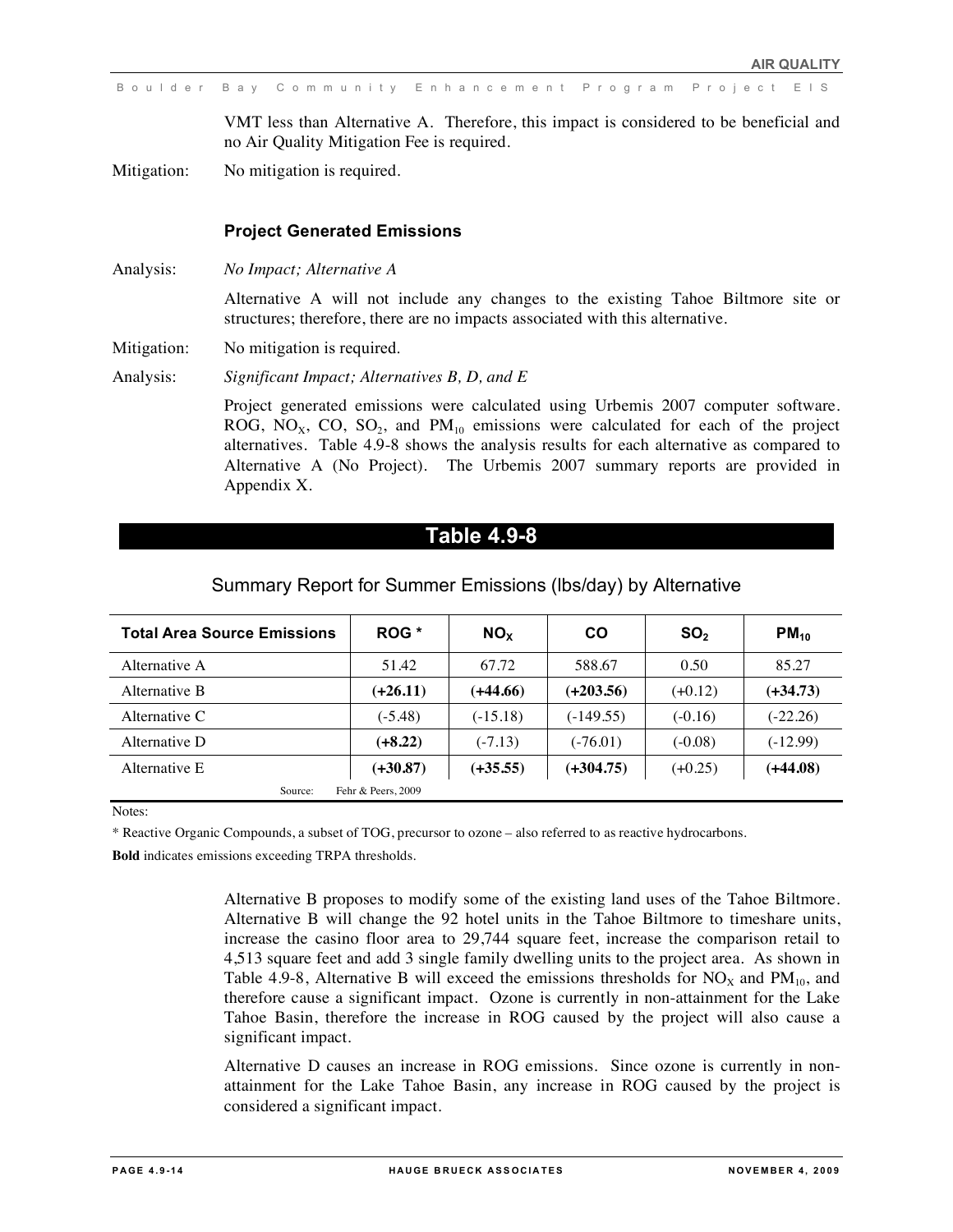|                | Boulder Bay Community Enhancement Program Project EIS                                                                                                                                                                                                                                                                                                                             |
|----------------|-----------------------------------------------------------------------------------------------------------------------------------------------------------------------------------------------------------------------------------------------------------------------------------------------------------------------------------------------------------------------------------|
|                | Alternative E proposes to construct new residential uses and modify existing operations<br>of the Tahoe Biltmore, including expansion of the casino to the square footage certified<br>by the NTRPA. As shown in Table 4.9-8, Alternative E will exceed the emissions<br>thresholds for $NOx$ , CO, and $PM10$ , and increase the ROG emissions, causing a significant<br>impact. |
| Mitigation:    | <b>AIR-2: Traffic and Air Quality Mitigation Program</b>                                                                                                                                                                                                                                                                                                                          |
|                | Implement the mitigation measure described above under Vehicle Miles Traveled.                                                                                                                                                                                                                                                                                                    |
| After          |                                                                                                                                                                                                                                                                                                                                                                                   |
| Mitigation:    | Less than Significant Impact; Alternatives B, D, and E                                                                                                                                                                                                                                                                                                                            |
|                | Implementation of mitigation measure AIR-2 will reduce the significant impact<br>associated with increased air emissions to a less than significant level.                                                                                                                                                                                                                        |
| Analysis:      | Less than Significant Impact; Alternative C                                                                                                                                                                                                                                                                                                                                       |
|                | As shown in Table 4.9-8, Alternatives C will not exceed TRPA emission thresholds or<br>worsen pollutants that currently non-attainment. Therefore, the impact is considered to<br>be less than significant.                                                                                                                                                                       |
| Mitigation:    | No mitigation is required.                                                                                                                                                                                                                                                                                                                                                        |
| <b>IMPACT:</b> | AIR-3: Will the Project result in the creation of objectionable odors?                                                                                                                                                                                                                                                                                                            |
|                |                                                                                                                                                                                                                                                                                                                                                                                   |

Analysis: *Less than Significant Impact; All Alternatives*

"Objectionable odors" are subjective and can only be analyzed qualitatively. Alternatives A, B, C, D and E will not create significant impacts in regards to odor, as the land uses included in each alternative are not typically associated with repugnant smells.

During project construction, diesel exhaust from construction equipment will produce temporary odors; however they will quickly disperse and will not leave any residual effects.

Mitigation: No mitigation is required.

# **CUMULATIVE IMPACTS AND MITIGATION MEASURES**

- **IMPACT: AIR-C1: Will the Project result in substantial cumulative air pollutant emissions from daily operations?**
- Analysis: *No Impact; Alternative A*

Alternative A will not include any changes to the existing Tahoe Biltmore site or structures; therefore, there are no impacts associated with this alternative.

Mitigation: No mitigation is required.

Analysis: *Significant Impact; Alternatives B, D, and E*

Land use information for pending/approved projects in the North Lake Tahoe area was used to calculate cumulative plus project conditions emissions using Urbemis 2007 computer software. ROG,  $NO<sub>x</sub>$ , CO,  $SO<sub>2</sub>$ , and  $PM<sub>10</sub>$  emissions were calculated for each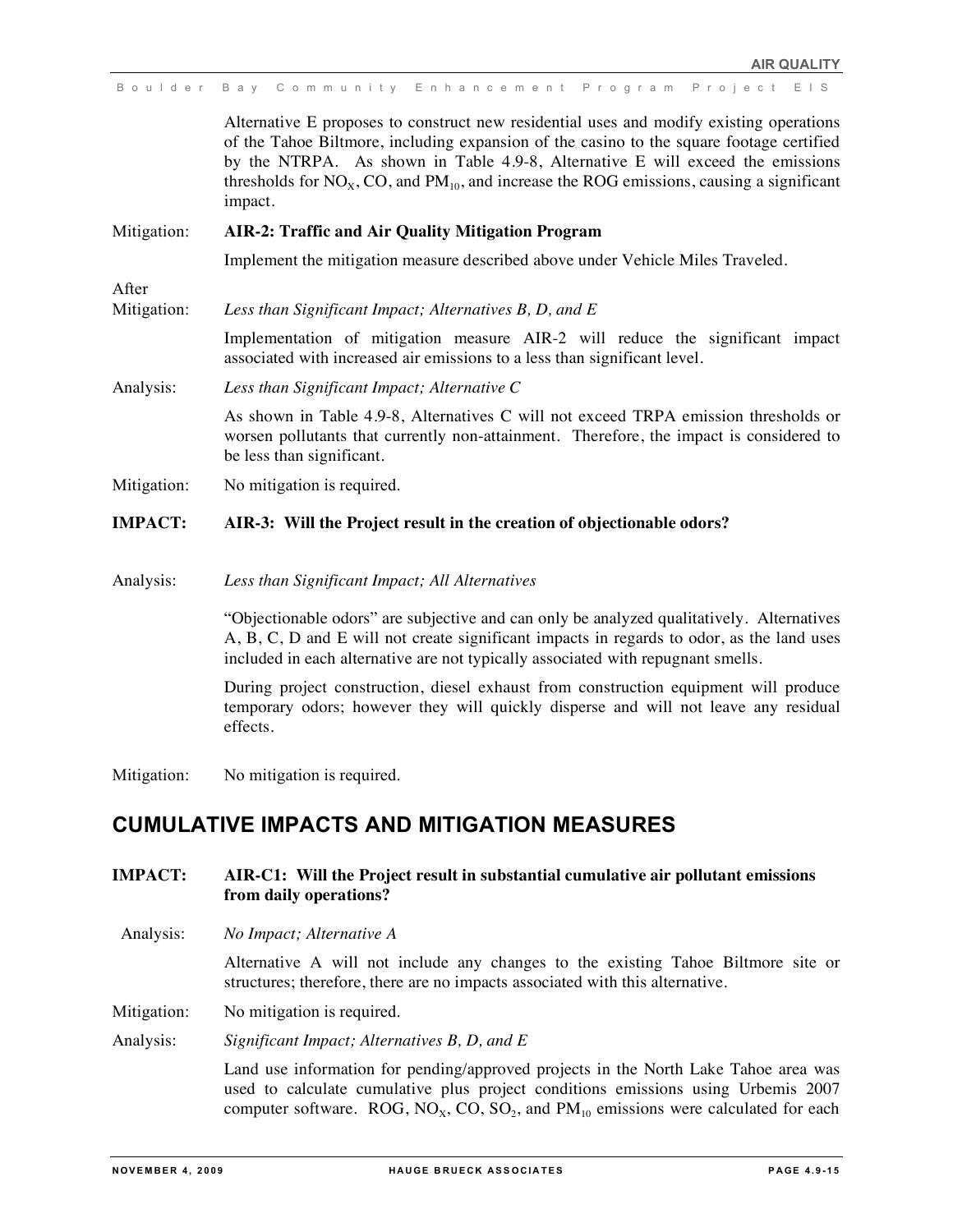of the project alternatives. Table 4.9-9 shows the analysis results for each alternative as compared to Alternative A (No Project). The Urbemis 2007 summary reports are provided in Appendix X.

#### **Table 4.9-9**

Summary Report for Cumulative Summer Emissions (lbs/day) by Alternative

| <b>Total Area Source Emissions</b>     | ROG *              | <b>NO<sub>x</sub></b> | <b>CO</b>   | SO <sub>2</sub> | $PM_{10}$  |
|----------------------------------------|--------------------|-----------------------|-------------|-----------------|------------|
| Alternative A (Baseline)<br>Condition) | 171.21             | 174.04                | 1.467.59    | 1.22            | 212.65     |
| Alternative B                          | $(+31.91)$         | $(+71.8)$             | $(+222.77)$ | $(+0.09)$       | $(+42.81)$ |
| Alternative C                          | $(-4.85)$          | $(-13.56)$            | $(-137.36)$ | $(-0.11)$       | $(-19.96)$ |
| Alternative D                          | $(+14.97)$         | $(-4.99)$             | $(-60.56)$  | $(-0.08)$       | $(-13.36)$ |
| Alternative E                          | $(+26.22)$         | $(+23.98)$            | $(+208.4)$  | $(+0.15)$       | $(+27.23)$ |
| Source:                                | Fehr & Peers, 2009 |                       |             |                 |            |

Notes:

\* Reactive Organic Compounds, a subset of TOG, precursor to ozone – also referred to as reactive hydrocarbons.

**Bold** indicates emissions exceeding TRPA thresholds.

As shown in Table 4.9-9, Alternative B will exceed the emissions thresholds for ROG,  $NO<sub>x</sub>$ , CO, and PM<sub>10</sub> under cumulative plus project conditions. Therefore, this impact is considered to be significant.

Alternative D will cause an increase in ROG emissions, causing a significant impact.

The analysis results in Table 4.9-9 show that Alternative E will exceed the emissions threshold for ROG, CO, and  $PM_{10}$  under cumulative plus project conditions causing a significant impact.

#### Mitigation: **AIR-C1: Traffic and Air Quality Mitigation Program**

The Project proponent shall pay the appropriate air quality mitigation fee in accordance with Chapter 93 – Traffic and Air Quality Mitigation Program of the TRPA Code of Ordinances.

Potential, future projects that could benefit from funds contributed to the Air Quality Mitigation Program include:

- Adding bicycle lanes to SR 28 through the NSCP area
- Expanding existing transit services
- Constructing new transit shelters and bus turnouts
- Providing connectivity between multi-use paths for bicycles and pedestrians through the NSCP area.

Note that the Alternative C and Alternative D include these onsite multi-modal improvements as part of the proposed project.